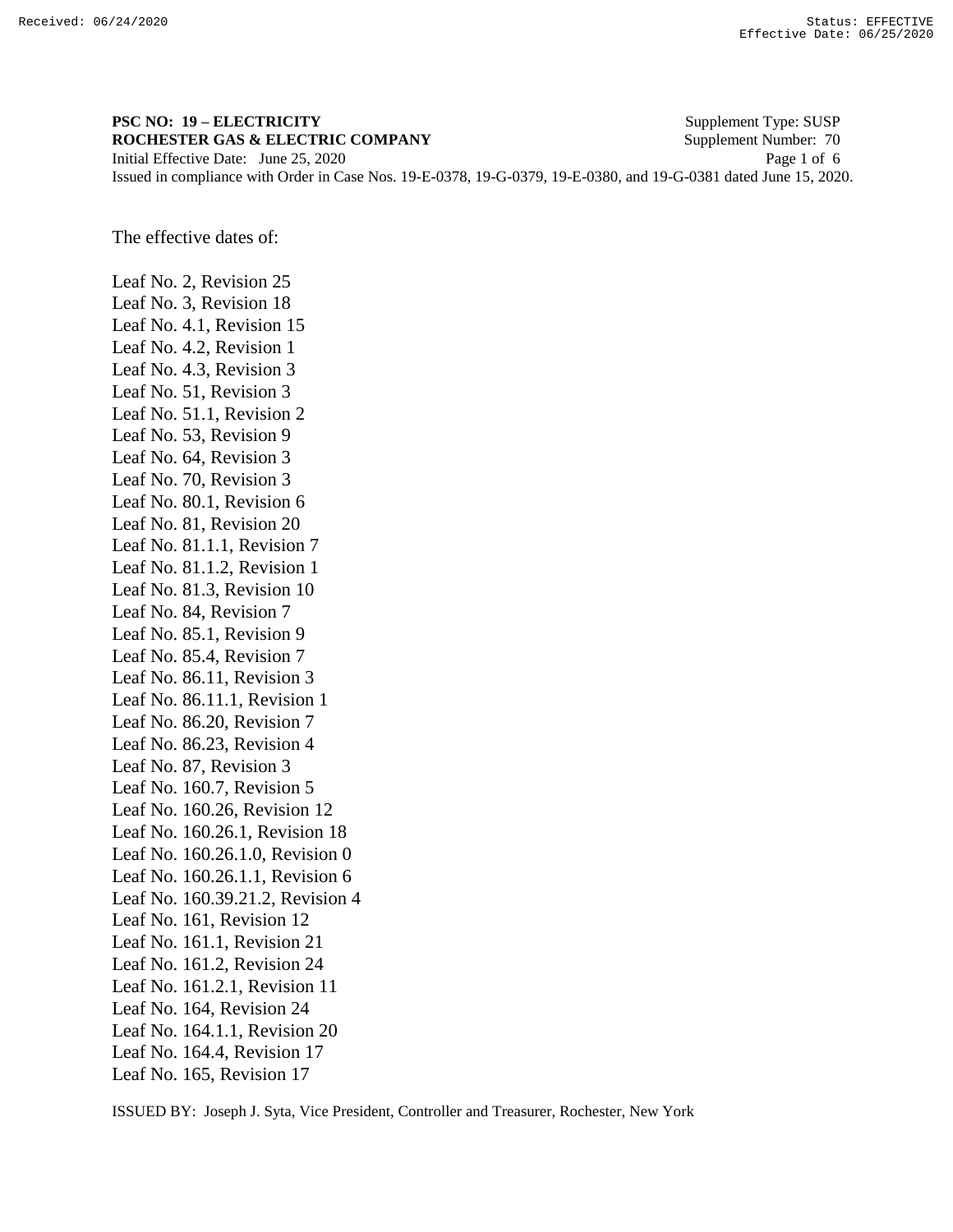**PSC NO: 19 – ELECTRICITY** Supplement Type: SUSP **ROCHESTER GAS & ELECTRIC COMPANY** Supplement Number: 70 Initial Effective Date: June 25, 2020 Page 2 of 6 Issued in compliance with Order in Case Nos. 19-E-0378, 19-G-0379, 19-E-0380, and 19-G-0381 dated June 15, 2020.

Leaf No. 166, Revision 23 Leaf No. 166.1.1, Revision 19 Leaf No. 166.4, Revision 14 Leaf No. 167, Revision 9 Leaf No. 169, Revision 17 Leaf No. 169.1, Revision 15 Leaf No. 169.1.1, Revision 11 Leaf No. 169.3, Revision 2 Leaf No. 170, Revision 4 Leaf No. 174, Revision 26 Leaf No. 174.1, Revision 6 Leaf No. 174.3, Revision 22 Leaf No. 176, Revision 20 Leaf No. 180, Revision 3 Leaf No. 181, Revision 3 Leaf No. 183, Revision 6 Leaf No. 187, Revision 20 Leaf No. 187.3, Revision 17 Leaf No. 187.4, Revision 10 Leaf No. 188, Revision 9 Leaf No. 188.1, Revision 2 Leaf No. 189, Revision 16 Leaf No. 190, Revision 24 Leaf No. 190.3, Revision 22 Leaf No. 190.4, Revision 14 Leaf No. 191, Revision 9 Leaf No. 193, Revision 21 Leaf No. 193.1, Revision 21 Leaf No. 193.1.1, Revision 15 Leaf No. 193.2.1, Revision 3 Leaf No. 194, Revision 20 Leaf No. 194.2, Revision 18 Leaf No. 194.4, Revision 10 Leaf No. 195, Revision 13 Leaf No. 195.1, Revision 12 Leaf No. 195.2, Revision 17 Leaf No. 199.1, Revision 13 Leaf No. 199.2, Revision 10 Leaf No. 199.3, Revision 9 Leaf No. 199.4, Revision 4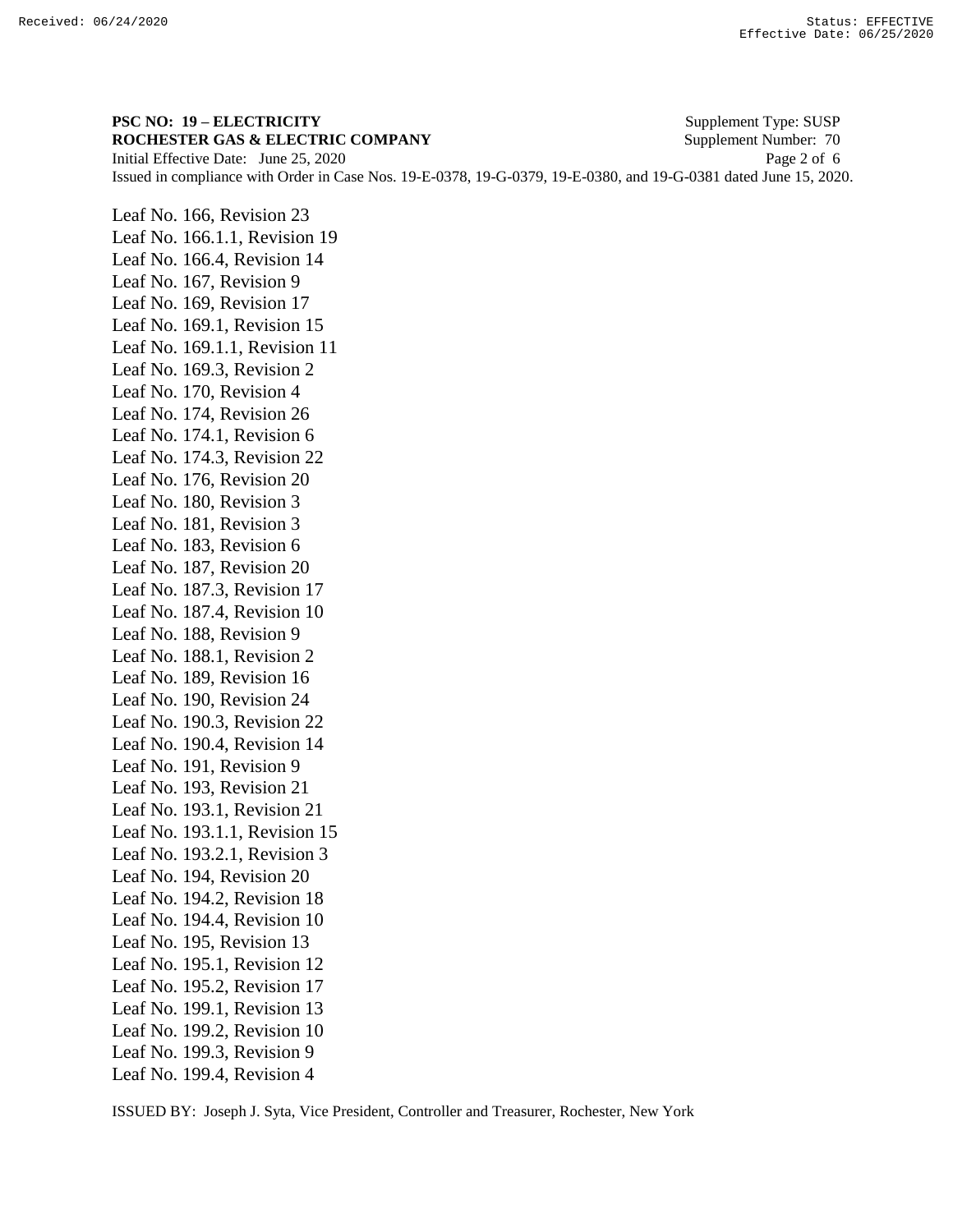**PSC NO: 19 – ELECTRICITY** Supplement Type: SUSP **ROCHESTER GAS & ELECTRIC COMPANY** Supplement Number: 70 Initial Effective Date: June 25, 2020 Page 3 of 6 Issued in compliance with Order in Case Nos. 19-E-0378, 19-G-0379, 19-E-0380, and 19-G-0381 dated June 15, 2020.

Leaf No. 200.2, Revision 6 Leaf No. 201, Revision 3 Leaf No. 210, Revision 23 Leaf No. 210.2, Revision 22 Leaf No. 210.5, Revision 13 Leaf No. 211, Revision 7 Leaf No. 213.1, Revision 16 Leaf No. 213.1.1, Revision 11 Leaf No. 214.1.1, Revision 3 Leaf No. 218, Revision 20 Leaf No. 219, Revision 4 Leaf No. 222.2, Revision 4 Leaf No. 225, Revision 5 Leaf No. 226, Revision 4 Leaf No. 242, Revision 16 Leaf No. 242.1, Revision 4 Leaf No. 242.2, Revision 4 Leaf No. 243.1, Revision 10 Leaf No. 244, Revision 11 Leaf No. 246, Revision 6 Leaf No. 246.1 Revision 10 Leaf No. 246.2, Revision 12 Leaf No. 246.3, Revision 10 Leaf No. 251, Revision 3

are hereby further suspended to and including September 13, 2020. Pending restoration, reissue, or cancellation, the rates, rules and regulations in

Leaf No. 2, Revision 24 Leaf No. 3, Revision 17 Leaf No. 4.1, Revision 14 Leaf No. 4.2, Revision 0 Leaf No. 4.3, Revision 2 Leaf No. 51, Revision 2 Leaf No. 51.1, Revision 1 Leaf No. 53, Revision 8 Leaf No. 64, Revision 2 Leaf No. 70, Revision 2 Leaf No. 80.1, Revision 5 Leaf No. 81, Revision 21 Leaf No. 81.1.1, Revision 6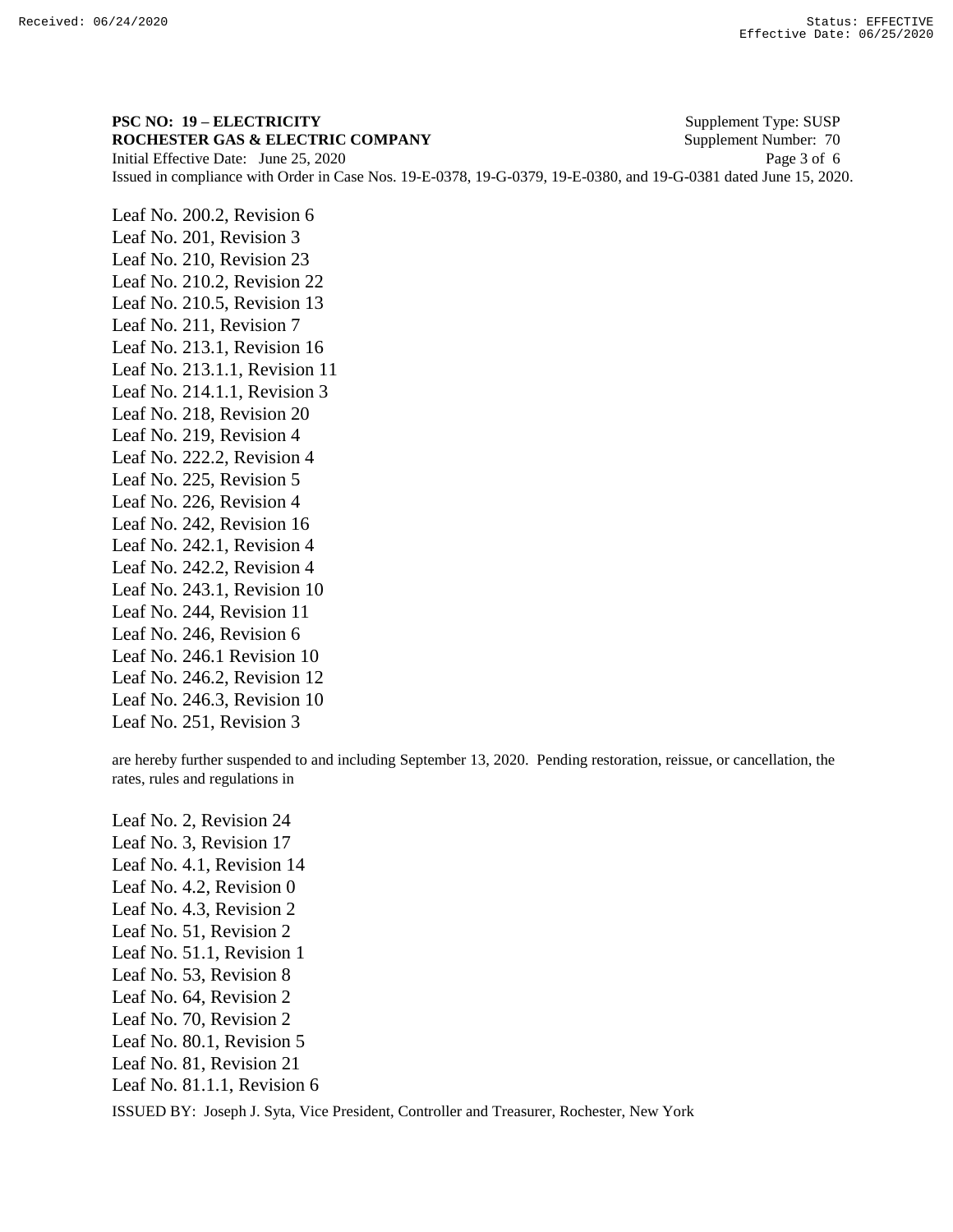**PSC NO: 19 – ELECTRICITY** Supplement Type: SUSP **ROCHESTER GAS & ELECTRIC COMPANY** Supplement Number: 70 Initial Effective Date: June 25, 2020 Issued in compliance with Order in Case Nos. 19-E-0378, 19-G-0379, 19-E-0380, and 19-G-0381 dated June 15, 2020.

Leaf No. 81.1.2, Revision 0 Leaf No. 81.3, Revision 9 Leaf No. 84, Revision 6 Leaf No. 85.1, Revision 8 Leaf No. 85.4, Revision 8 Leaf No. 86.11, Revision 4 Leaf No. 86.11.1, Revision 0 Leaf No. 86.20, Revision 8 Leaf No. 86.23, Revision 3 Leaf No. 87, Revision 2 Leaf No. 160.7, Revision 4 Leaf No. 160.26, Revision 11 Leaf No. 160.26.1, Revision 17 Leaf No. 160.26.1.1, Revision 5 Leaf No. 160.39.21.2, Revision 6 Leaf No. 161, Revision 11 Leaf No. 161.1, Revision 20 Leaf No. 161.2, Revision 23 Leaf No. 161.2.1, Revision 10 Leaf No. 164, Revision 23 Leaf No. 164.1.1, Revision 19 Leaf No. 164.4, Revision 16 Leaf No. 165, Revision 16 Leaf No. 166, Revision 22 Leaf No. 166.1.1, Revision 18 Leaf No. 166.4, Revision 13 Leaf No. 167, Revision 8 Leaf No. 169, Revision 16 Leaf No. 169.1, Revision 14 Leaf No. 169.1.1, Revision 12 Leaf No. 169.3, Revision 1 Leaf No. 170, Revision 3 Leaf No. 174, Revision 25 Leaf No. 174.1, Revision 5 Leaf No. 174.3, Revision 21 Leaf No. 176, Revision 19 Leaf No. 180, Revision 2 Leaf No. 181, Revision 4 Leaf No. 183, Revision 5 Leaf No. 187, Revision 19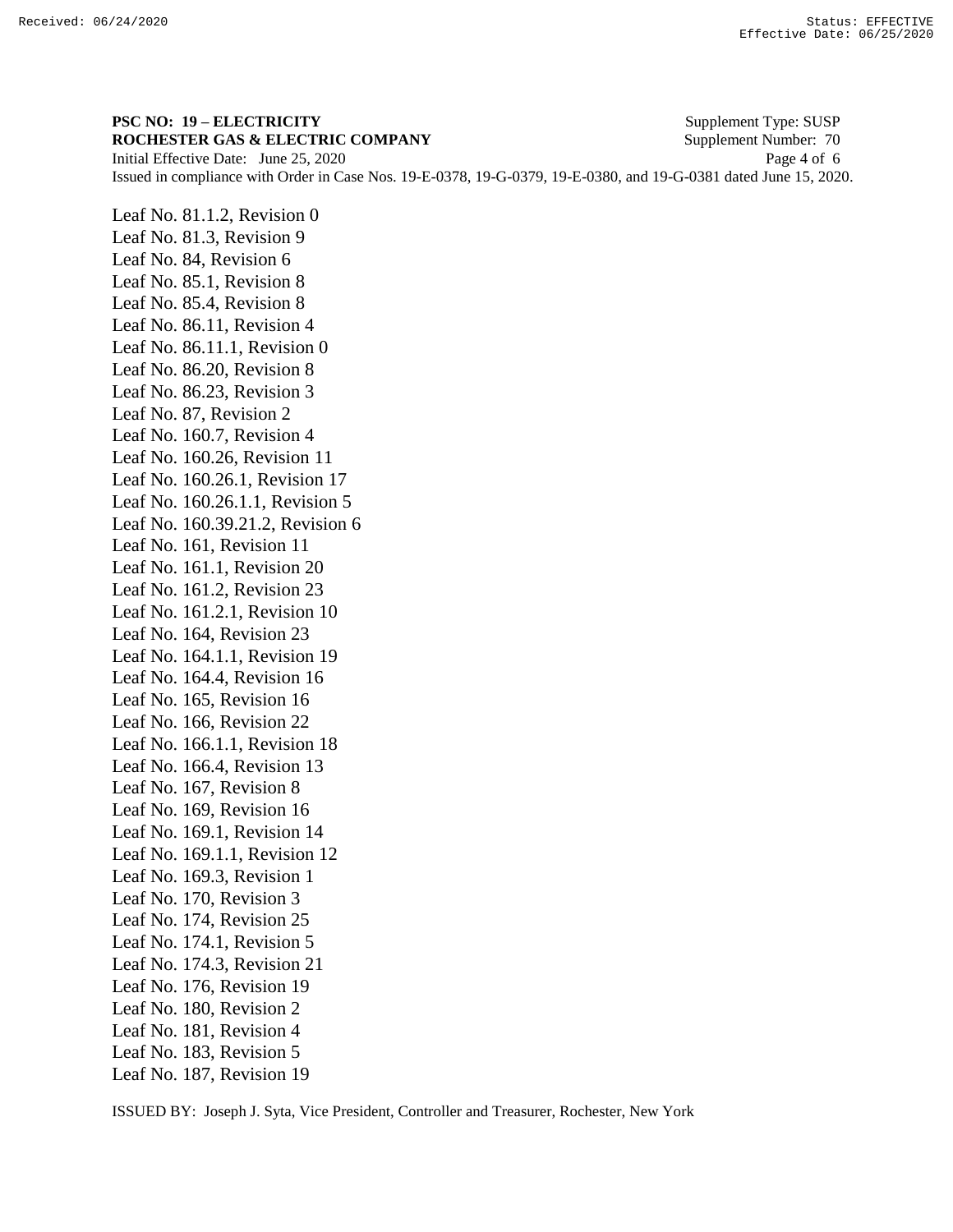**PSC NO: 19 – ELECTRICITY** Supplement Type: SUSP **ROCHESTER GAS & ELECTRIC COMPANY** Supplement Number: 70 Initial Effective Date: June 25, 2020 Page 5 of 6 Issued in compliance with Order in Case Nos. 19-E-0378, 19-G-0379, 19-E-0380, and 19-G-0381 dated June 15, 2020.

Leaf No. 187.3, Revision 16 Leaf No. 187.4, Revision 9 Leaf No. 188, Revision 8 Leaf No. 188.1, Revision 1 Leaf No. 189, Revision 15 Leaf No. 190, Revision 23 Leaf No. 190.3, Revision 21 Leaf No. 190.4, Revision 13 Leaf No. 191, Revision 8 Leaf No. 193, Revision 20 Leaf No. 193.1, Revision 20 Leaf No. 193.1.1, Revision 16 Leaf No. 193.2.1, Revision 2 Leaf No. 194, Revision 19 Leaf No. 194.2, Revision 17 Leaf No. 194.4, Revision 9 Leaf No. 195, Revision 12 Leaf No. 195.1, Revision 11 Leaf No. 195.2, Revision 16 Leaf No. 199.1, Revision 12 Leaf No. 199.2, Revision 9 Leaf No. 199.3, Revision 8 Leaf No. 199.4, Revision 3 Leaf No. 200.2, Revision 5 Leaf No. 201, Revision 2 Leaf No. 210, Revision 22 Leaf No. 210.2, Revision 21 Leaf No. 210.5, Revision 12 Leaf No. 211, Revision 6 Leaf No. 213.1, Revision 15 Leaf No. 213.1.1, Revision 10 Leaf No. 214.1.1, Revision 2 Leaf No. 218, Revision 19 Leaf No. 219, Revision 3 Leaf No. 222.2, Revision 3 Leaf No. 225, Revision 4 Leaf No. 226, Revision 3 Leaf No. 242, Revision 15 Leaf No. 242.1, Revision 3 Leaf No. 242.2, Revision 3